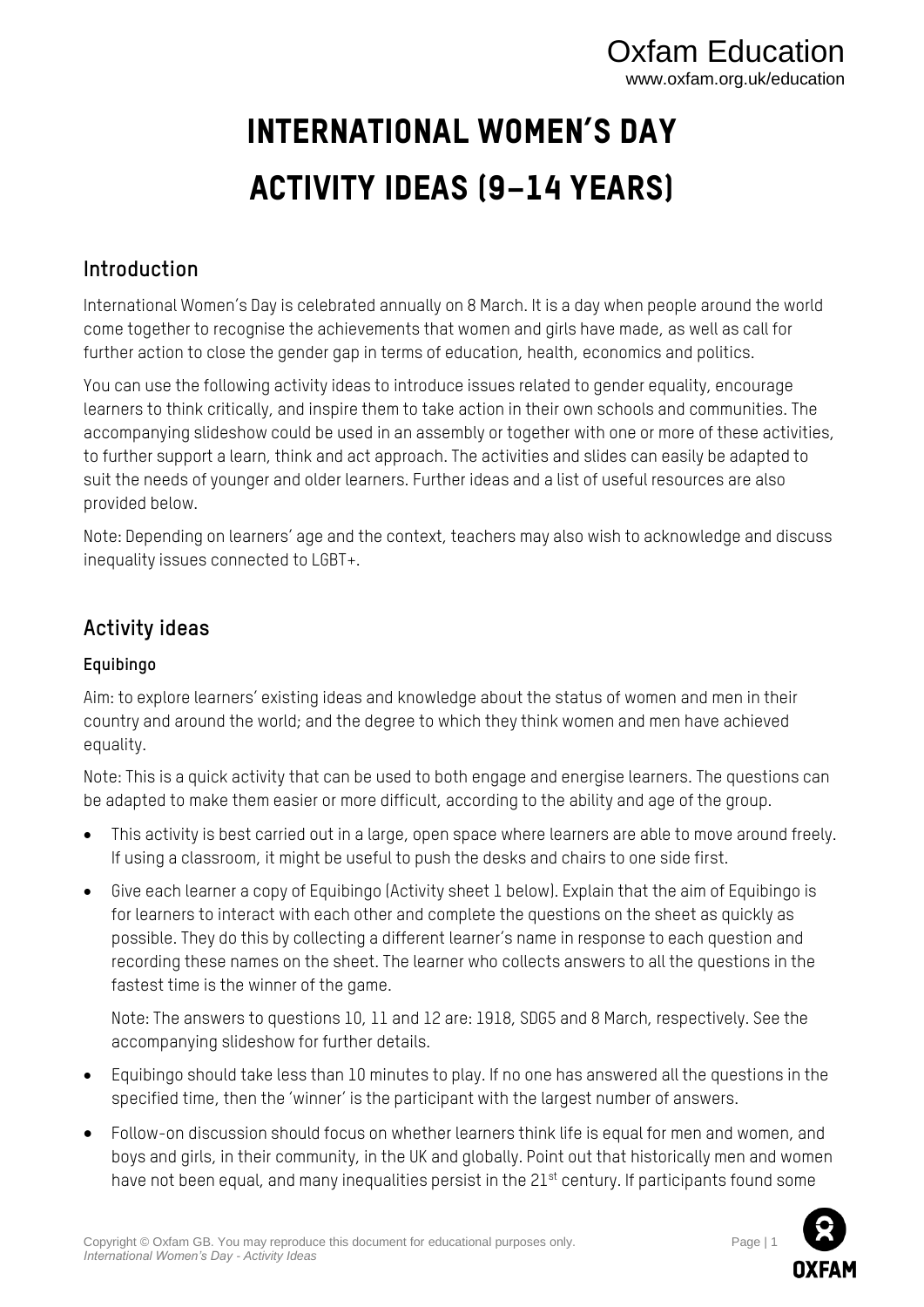questions difficult to answer, this reflects the depth of these inequalities. For example, many people find it much easier to think of a male sports star than a female sports star. If learners offer prejudiced and stereotypical views, encourage others to challenge these and explore what evidence these ideas and assumptions are based on.

#### **The line of inequality**

Aim: to consider what factors (such as gender) might affect the life opportunities, power and influence that someone has.

- Explain that learners are going to play a game to investigate what factors affect the life opportunities, power and influence that someone has. You might like to briefly discuss learners' initial thoughts and ideas. What do we need to be considered doing well in life? What factors might affect the life opportunities that someone has? Why do some people have more power and influence in their communities than others?
- Ask learners to line up at one end of the room, and give each learner one of the Role play cards (Activity sheet 2 below). Alternatively, organise learners into pairs or groups of three and give each pair or group one of the role play cards.
- Explain that the role play cards represent fictional people living in different countries around the world. Ask learners to spend a few minutes imagining the daily life of the person whose role they are playing and to think of a name for their character.
- Read out the list of statements below and ask those learners whose character agrees with the statement to take a step forward. If working in groups, give learners time to discuss and decide whether they would agree with the statement. Encourage those learners who are unsure how to answer to ask you for advice.
- Eventually learners will be spaced out across the room according to how many steps they have taken forward.

#### **Power statements**

- 1. You receive or received a primary school education.
- 2. You can afford to meet your basic needs.
- 4. You are never short of food.
- 5. You can afford to see a doctor and buy medicine when you have health problems.
- 7. You have the power to influence people in your community.
- 8. You have people who care about you and protect you.
- 10. You have enough money to save some for later.
- 11. You have enough spare time and money to enjoy leisure activities with friends.
- 12. You are satisfied with your life.
- 13. You live in a sturdy house safe from bad weather.
- 14. You can afford to go on a foreign holiday at least once a year.
- Once you have read out all the statements, ask learners to stay where they are and introduce their character to the rest of the class. Encourage the learners to give reasons for their decisions about how many steps they took.



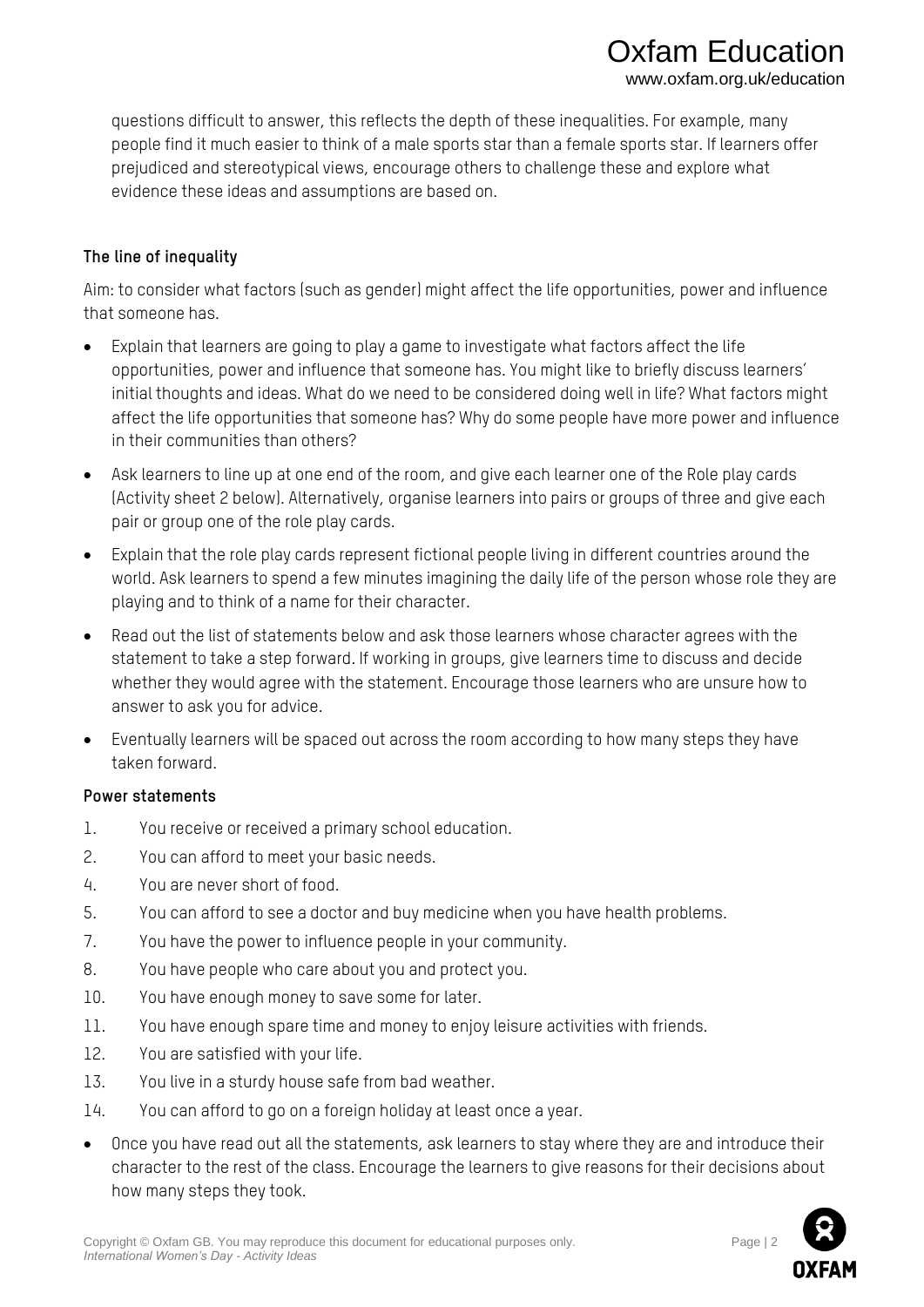- Ask the other learners if they think that each character is correctly placed in relation to others, for example: Do you think the hedge fund manager should be further forward than the 12-year-old girl? Encourage discussions when there is disagreement.
- Ask learners to identify what factors affect the life opportunities, power and influence that someone has, for example age, gender, disability, conflict, poverty and climate change. Draw out the idea of intersectionality: where people may be negatively impacted by several factors, resulting in a complex web of interconnected discriminations and disadvantages. Ask learners to identify which characters they think might be negatively impacted because of their gender. How might this person be affected? Why do you think this is? Do you think this is fair?

#### **Measuring the gender gap**

Aim: to collect, interpret and present real-life data related to gender equality; to critically analyse the statistics learners are exposed to in daily life.

- Use the slideshow to share facts and figures related to the issue of gender inequality.
- Encourage learners to think critically about these statistics. What story about gender inequality do these statistics tell? Where does this data come from? Are the numbers reliable? Do you think everyone agrees with these figures?
- Support learners to collect, analyse and present their own gender equality data. For example, learners could investigate how the percentage of girls in school has changed over time, the gender pay gap in the UK, or the progress made in other indicators such as maternal mortality. Learners could create an infographic, slideshow or poster to share their findings with others.
- Useful data sources include:
	- o World Bank Open Data[: data.worldbank.org/](https://data.worldbank.org/)
	- o Gapminder: [www.gapminder.org/](http://www.gapminder.org/)
	- o The Global Gender Gap Report: [www.weforum.org/reports/the-global-gender-gap-report-2018](http://www.weforum.org/reports/the-global-gender-gap-report-2018)

### **Equal or unequal in the future?**

Aim: to identify and discuss examples of gender inequality in our society, before reflecting on what changes learners would like to see regarding this issue in the future.

Note: This activity is a mind-mapping exercise that helps learners to consider and express their ideas – both positive and negative – about the future. For further details, see p.18 of Oxfam's Global Citizenship in the Classroom: A guide for teachers: [www.oxfam.org.uk/education/resources/global-citizenship-in](http://www.oxfam.org.uk/education/resources/global-citizenship-in-the-classroom-a-guide-for-teachers)[the-classroom-a-guide-for-teachers](http://www.oxfam.org.uk/education/resources/global-citizenship-in-the-classroom-a-guide-for-teachers)

- Use the accompanying slideshow to introduce issues related to gender equality. Emphasise that although tremendous progress has been made in recent decades, there is still a long way to go before life opportunities are equal for women and men, and boys and girls.
- Organise learners into pairs or groups of three. Give each group a large piece of paper.
- In their groups, learners should draw a time line on a large piece of paper (see the diagram below). Alternatively, you could distribute A3 copies of the template provided in Ideal futures (Activity sheet 3 below).

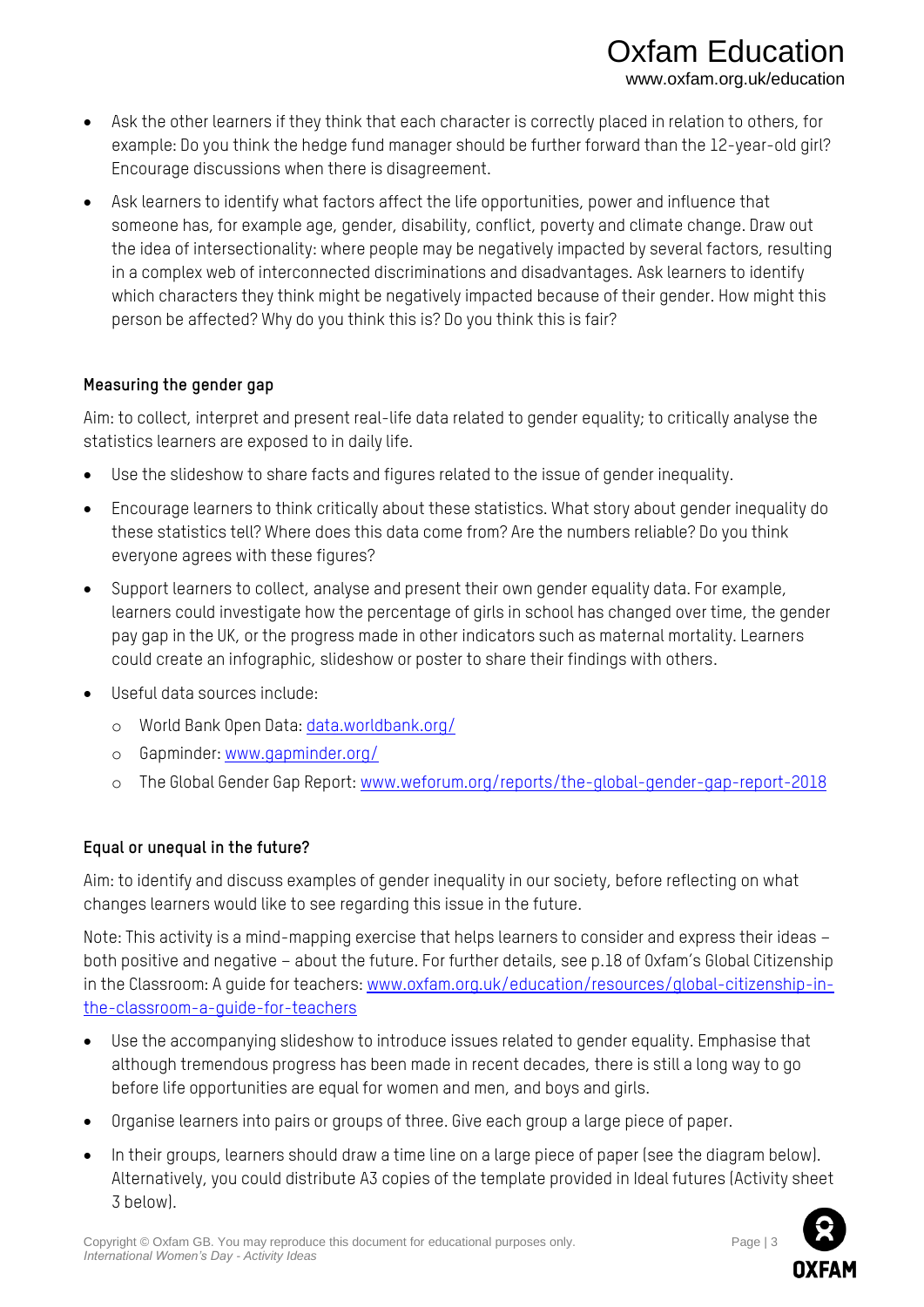### fam Educati www.oxfam.org.uk/education

• On the lower time line, learners should place the things they think will probably happen in relation to gender equality. These can be represented in a variety of ways such as words, drawings or cut-out images. Along the upper time line, learners should add the things they would prefer to happen.



- Allow time for learners to share their timelines and ideas about the future with other groups. Possible discussion questions include:
	- o Which changes for men and women do you think are most likely to happen?
	- o What changes would you prefer to see happen?
	- o Does anyone else share your vision of the future? If so, who? This might be someone in your class, school or community, or a famous person.
	- o What needs to change if your preferable future is to become reality? What challenges are there, and how could these be overcome?
	- o Who is taking action to create such a future? Who else should be taking action?
	- o How can we ourselves contribute to this preferable future?
	- o What will happen if no action is taken?

#### **Differentiation**

- Make it easier: Ask learners to focus on a specific example of gender inequality, such as girls' education, rather than the issue in general.
- Make it harder: Ask learners to extend the time line to the left (as shown in the diagram), going back in time before the present. They could then annotate this line to show changes that have happened in relation to gender equality in the past.

#### **Breaking down the bricks**

Aim: to identify and discuss examples of gender inequality in learners' own school and community, before thinking critically about what action could be taken to overcome these barriers.

Note: It is important to make it clear to learners that taking action is voluntary. Campaigning is not for everyone, and it's okay if learners just want to find out more about an issue rather than take action. However, you will probably find that learning about this issue will mean many of your learners do want to respond in active ways. Taking action can be an appropriate and empowering response to real-life global issues for young people as they experience being part of bringing about change that improves the lives of people living in poverty.

This activity is adapted from a Bricks and hammers activity in Get Global!, a teachers' guide on how to facilitate active global citizenship (see p.18): [www.oxfam.org.uk/education/resources/get-global](http://www.oxfam.org.uk/education/resources/get-global)

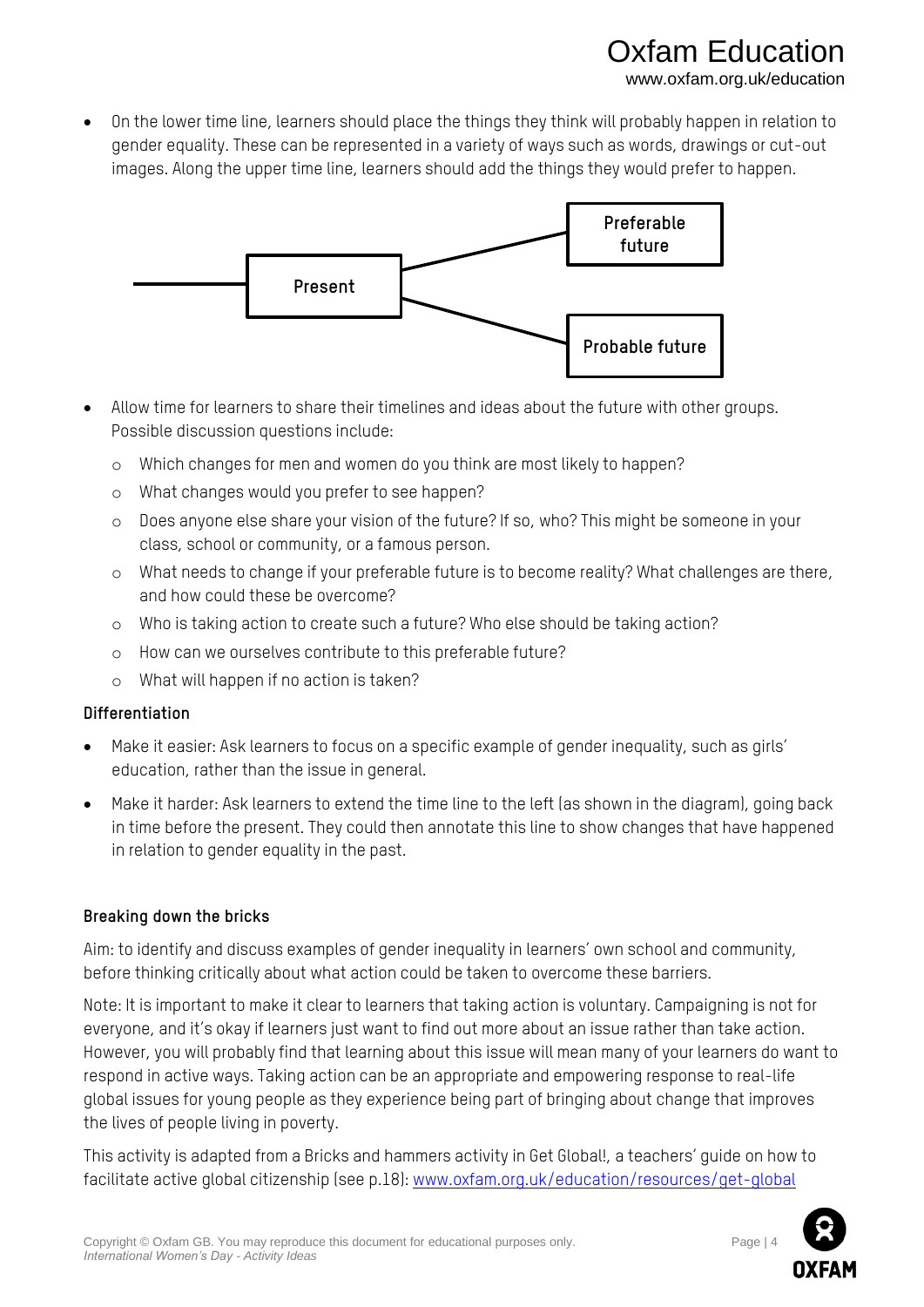- Ask learners to suggest ways in which life and opportunities for girls and boys are unequal in their school (or community). For example, this might relate to access to certain sports, the proportions of males and females taking certain GCSE subjects, or more direct examples of prejudice or discrimination through the use of social media. You might like to allow time for learners to first discuss their ideas in pairs or small groups before sharing and recording their ideas in a wholegroup discussion.
- Organise learners into small groups and give each group a large piece of paper. Ask them to draw a brick wall on their paper (see example below). They should then label each brick with one of the examples of gender inequality identified previously.
- Learners should then make paper hammers to knock down these bricks. A template is provided in Hammers (Activity sheet 4 below). On each hammer, they should write an action that could be taken to overcome this issue and make life fairer.
- As a follow-up activity, learners could be supported to choose, plan and carry out some of these actions to promote gender equality in their school (or community).

# **Further ideas**

- Use the internet to research how some different organisations are taking action to promote gender equality. Explore the targets for gender equality outlined in the Sustainable Development Goals. How well do learners think these targets will help in achieving the future they would like to see? [www.undp.org/content/undp/en/home/sustainable-development-goals/goal-5-gender](http://www.undp.org/content/undp/en/home/sustainable-development-goals/goal-5-gender-equality/targets/)[equality/targets/](http://www.undp.org/content/undp/en/home/sustainable-development-goals/goal-5-gender-equality/targets/)
- Learners could use a why-why-why chain to think critically about the possible causes of specific examples of gender inequality, for example access to education, by repeatedly asking questions beginning with the word 'why'. For further details, see p.12 of Oxfam's Global Citizenship in the Classroom: A guide for teachers.

[www.oxfam.org.uk/education/resources/global-citizenship-in-the-classroom-a-guide-for](http://www.oxfam.org.uk/education/resources/global-citizenship-in-the-classroom-a-guide-for-teachers)[teachers](http://www.oxfam.org.uk/education/resources/global-citizenship-in-the-classroom-a-guide-for-teachers)

- Use an issue tree to support learners to explore the causes and effects (or symptoms) of gender inequality and potential solutions. For further details, see p.13 of Oxfam's Global Citizenship in the Classroom: A guide for teachers. [www.oxfam.org.uk/education/resources/global-citizenship-in-the-classroom-a-guide-for-](http://www.oxfam.org.uk/education/resources/global-citizenship-in-the-classroom-a-guide-for-teachers)
- [teachers](http://www.oxfam.org.uk/education/resources/global-citizenship-in-the-classroom-a-guide-for-teachers) • Learners could find out more about some of the ways in which people around the world are taking
	- action for gender equality. Examples include:
		- o HeForShe movement: [www.heforshe.org/en/movement\\*](http://www.heforshe.org/en/movement)
		- o Womankind Worldwide: [www.womankind.org.uk](http://www.womankind.org.uk/)
		- o Women's March[: womensmarch.com](https://womensmarch.com/)
		- o One's Poverty is Sexist campaign[: www.one.org/international/take-action/poverty-is](http://www.one.org/international/take-action/poverty-is-sexist/)[sexist/#\\*](http://www.one.org/international/take-action/poverty-is-sexist/)

\*For safeguarding reasons, please be aware that these campaigns encourage people to sign up and share their contact details.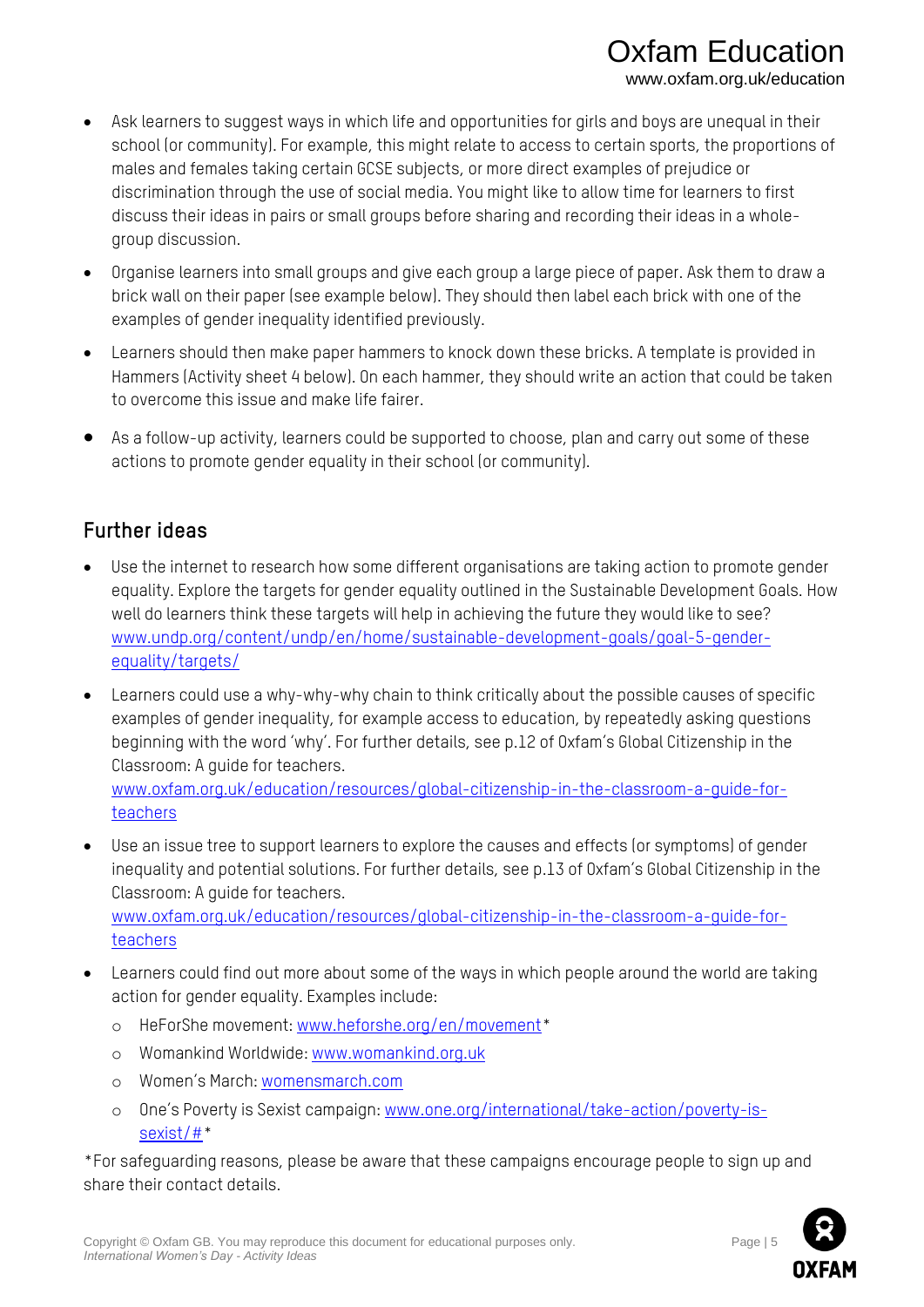### **Useful links and resources**

#### • **Gender Respect Project**

Try other teaching activities and ideas from the Gender Respect Project. Led by DECSY, this project aims to help children and young people to understand, question and challenge gender inequality and violence in both a local and a global context.

[genderrespect2013.wordpress.com/teaching-ideas](https://genderrespect2013.wordpress.com/teaching-ideas/)

#### • **Get Global!**

See Get Global! for a wealth of ideas on how to facilitate active global citizenship. Support learners to move from thinking critically about issues that are important to them, to planning and participating in action, and to reflect on their performance and assess their work. [www.oxfam.org.uk/education/resources/get-global](http://www.oxfam.org.uk/education/resources/get-global)

#### • **Teaching Controversial Issues**

See Oxfam's recently updated Teaching Controversial Issues guide for guidance, classroom strategies and practical teaching activities for managing controversial issues in the classroom. [www.oxfam.org.uk/education/resources/teaching-controversial-issues](http://www.oxfam.org.uk/education/resources/teaching-controversial-issues)

#### • **FYS Forum**

This online platform provides teaching ideas, methodologies and resources for exploring gender issues through youth forums. Learners might like to run a forum with other schools in their local community.

[fys-forums.eu/en/fys-toolkit/forum-curriculum](http://fys-forums.eu/en/fys-toolkit/forum-curriculum)

#### • **International Women's Day**

Find out more about International Women's Day, this year's campaign theme and the events taking place around the world to recognise the achievements that women and girls have made, as well as call for further action to reduce the gender inequalities that exist in our society. [www.internationalwomensday.com](http://www.internationalwomensday.com/)

# **Find out more**

Oxfam puts women at the heart of all our work. Not just because it's the right thing to do, but because it's vital in our fight for a world without poverty. The world has made great progress against poverty in the last few decades, however many millions of women and girls are still trapped in lives of hardship and fear, by discrimination and abuse. But time after time, we have seen how women who can get an education, earn a fair living and enjoy independent lives, can leave poverty behind - and bring their families and communities with them. Find out more[: www.oxfam.org.uk/women-unlimited](http://www.oxfam.org.uk/women-unlimited)

#### **Terms of use**

#### Copyright © Oxfam GB

You may use photographs and associated information from this resource for educational purposes at your educational institution. With each use, you must credit the photographer named for that image, as well as Oxfam. You may not use the images and associated information for commercial purposes or outside of your educational institution. All information associated with these images relates to the date and time that project work took place.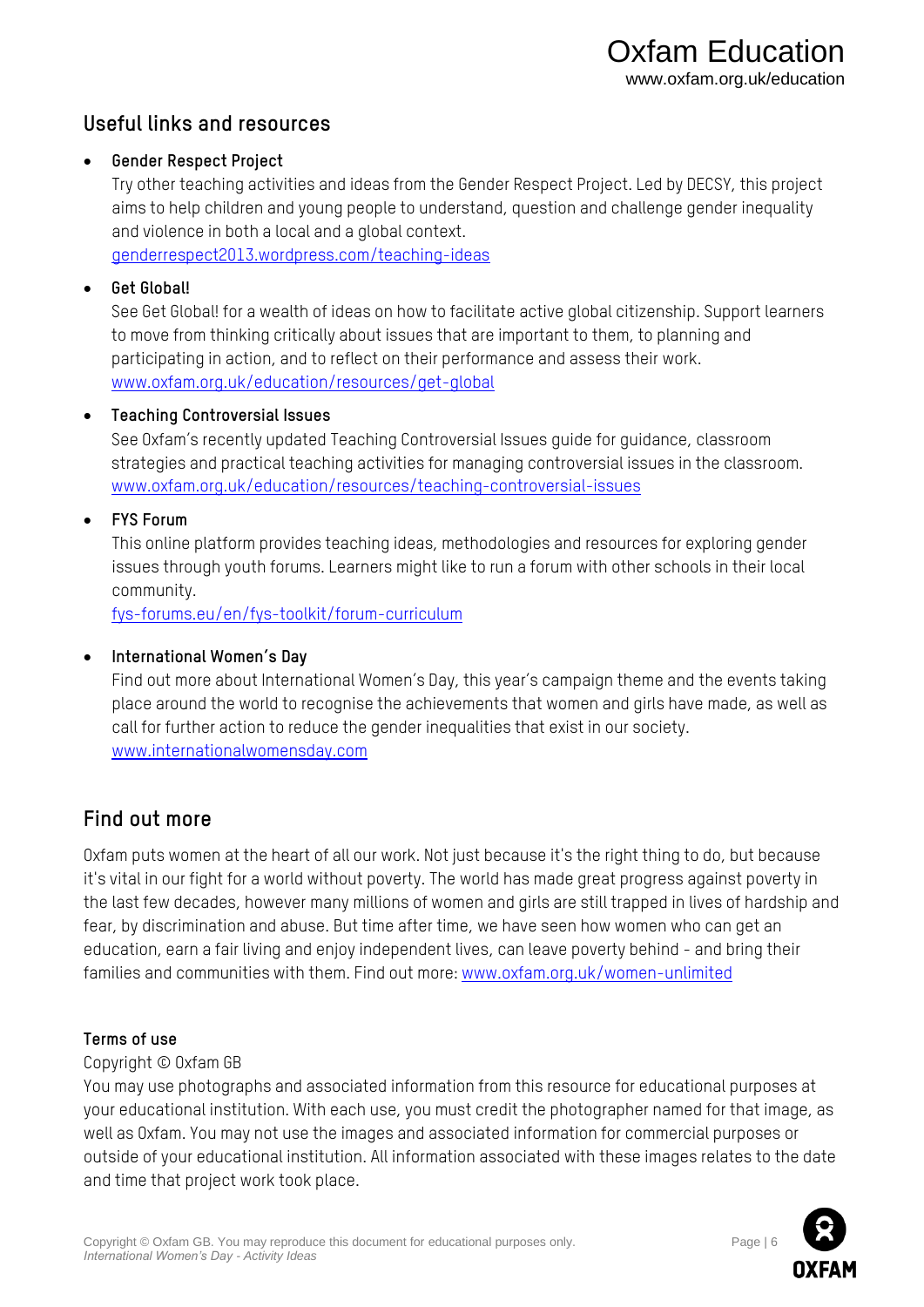# **Equibingo Activity sheet 1**

Find someone who:

| 1. Can name a famous female                                                                                                                  | 2. Can name a female prime                                                                                                           | 3. Can name a famous male<br>dancer.                                                                                   |
|----------------------------------------------------------------------------------------------------------------------------------------------|--------------------------------------------------------------------------------------------------------------------------------------|------------------------------------------------------------------------------------------------------------------------|
| sports star.<br>Learner's name:<br>Answer:<br>4. Can name a global<br>business or brand managed<br>by a woman.<br>Learner's name:<br>Answer: | minister or president.<br>Learner's name:<br>Answer:<br>5. Can name a famous female<br>scientist.<br>Learner's name:<br>Answer:      | Learner's name:<br>Answer:<br>6. Can name a female<br>superhero from a film or<br>comic.<br>Learner's name:<br>Answer: |
| 7. Can name an important<br>invention by a woman.<br>Learner's name:<br>Answer:                                                              | 8. Knows someone who has<br>or had a stay-at-home dad.<br>Learner's name:<br>Answer:                                                 | 9. Can name a prominent<br>campaigner for gender<br>equality.<br>Learner's name:<br>Answer:                            |
| 10. Can name the year in<br>which women first won the<br>right to vote in the UK.<br>Learner's name:<br>Answer:                              | 11. Can name which one of<br>the Sustainable Development<br>Goals (SDGs) addresses<br>gender equality.<br>Learner's name:<br>Answer: | 12. Knows when<br>International Women's Day<br>is.<br>Learner's name:<br>Answer:                                       |

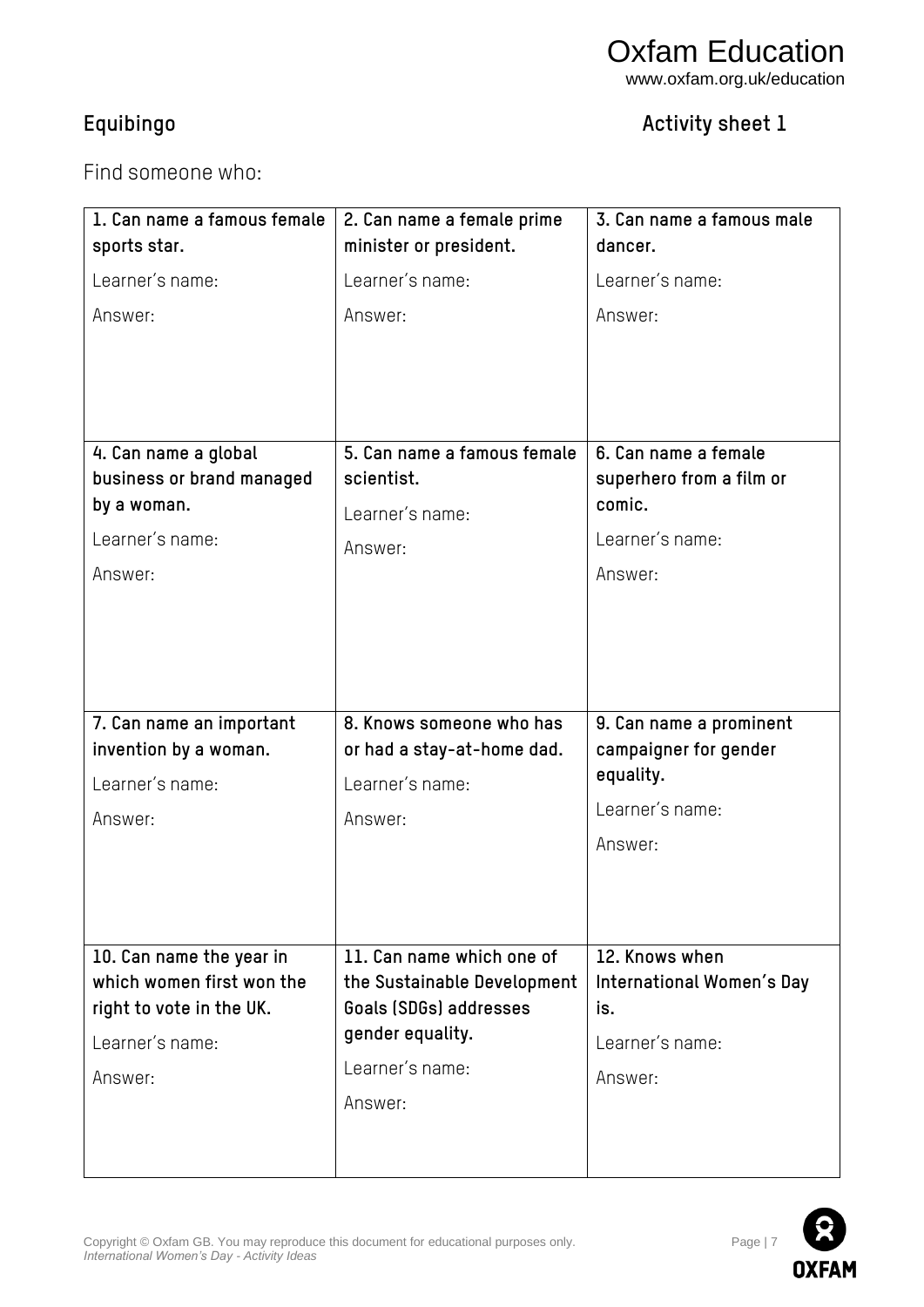# Oxfam Education

www.oxfam.org.uk/education

# **Role play cards Activity sheet 2a**

| After a successful career in business you<br>have become a politician in Rwanda. You are<br>the mother of two children, you have<br>influence and can afford everything that you<br>need.                                                                                                                                                    | You are a married woman living in the UK. You<br>have four children. Your husband works and<br>has a good salary. You would like to work, but<br>it's difficult for you to find a job that gives<br>you the hours that you need to drop off and<br>pick up the children.                                                                                                           |
|----------------------------------------------------------------------------------------------------------------------------------------------------------------------------------------------------------------------------------------------------------------------------------------------------------------------------------------------|------------------------------------------------------------------------------------------------------------------------------------------------------------------------------------------------------------------------------------------------------------------------------------------------------------------------------------------------------------------------------------|
| You are a 23-year-old woman living in India.<br>You have been visually impaired since birth.<br>You would love to be a teacher, but you<br>weren't able to go to school when you were<br>younger because of your disability. You live<br>with your family, helping with housework and<br>looking after your younger brothers and<br>sisters. | You are a male care worker, caring for elderly<br>people in a residential home in the UK. You<br>were employed through an agency back in<br>Poland, your home country, which arranged<br>the position for you. Your pay works out<br>below the minimum wage because of unpaid<br>overtime; you often work 50 or 60 hours a<br>week.                                                |
| You are a hedge fund manager for an energy<br>company in the USA, managing £3 billion<br>worth of assets. You are absolutely rolling in<br>it and are one of the 25 richest hedge fund<br>managers in the world. You are the father of<br>two small daughters.                                                                               | You are a female garment worker in a factory<br>in Bangladesh that is a supplier for a major<br>supermarket chain. You are treated badly,<br>often working long shifts without even a<br>toilet break. It's not unusual for the company<br>to 'forget' to pay you for overtime. But you<br>must keep your job. You don't know how your<br>family would get by without your income. |
| You are a female accountant working for an<br>international travel company in the city of<br>Mumbai in India. You have a nice apartment<br>and live quite well on your salary. You are<br>thinking of starting a family.                                                                                                                     | You are a single mother of three young<br>children, living in the UK. You would like to<br>work but can't afford the cost of childcare.<br>You receive financial support from the<br>government, but these benefits have been<br>cut recently and you worry about how you will<br>pay the bills. Sometimes you go without food<br>so that your children have enough to eat.        |

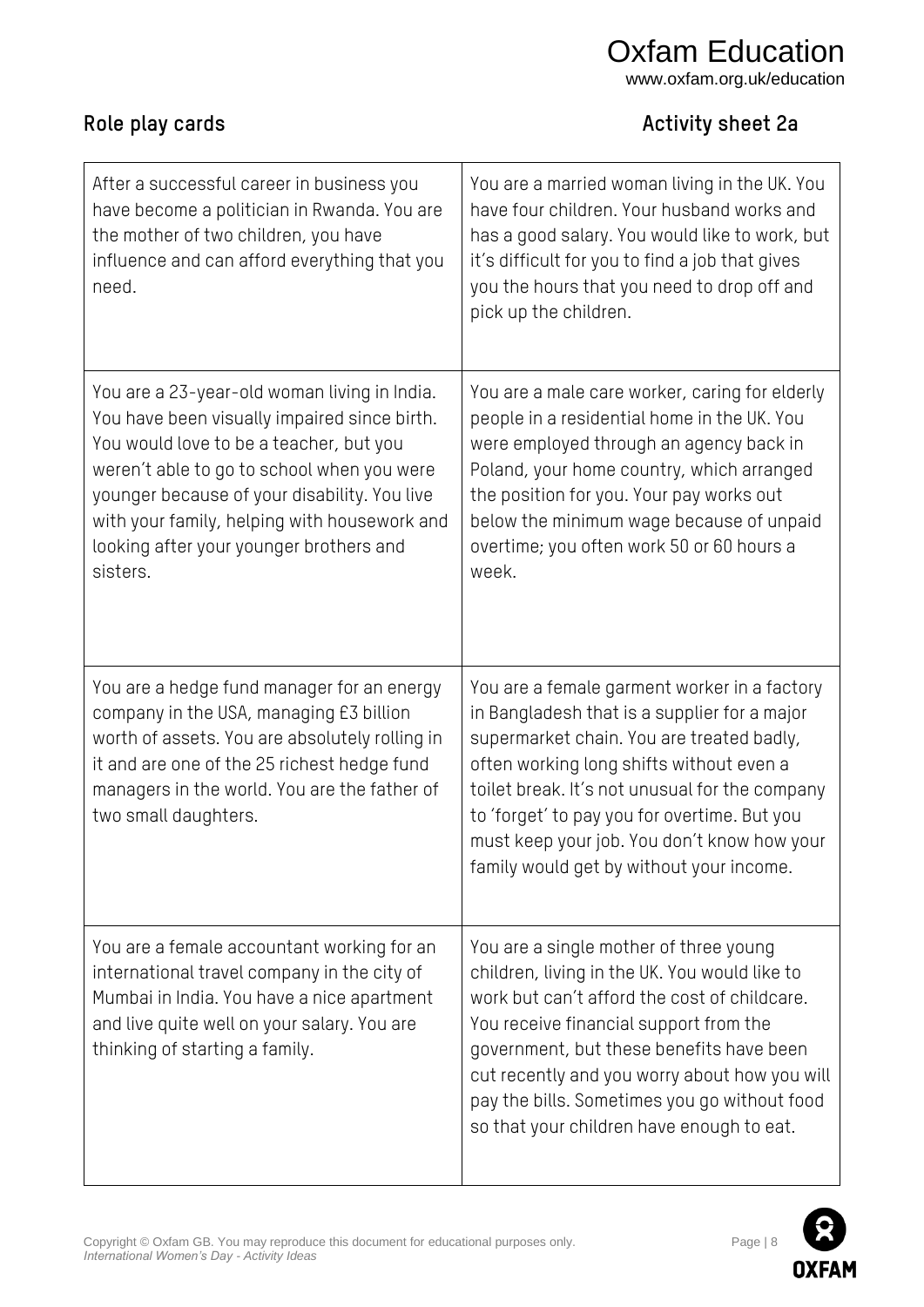#### Copyright © Oxfam GB. You may reproduce this document for educational purposes only. Page | 9 Page | 9 *International Women's Day - Activity Ideas*

You would like your children to have an

you have had.

education and more opportunities in life than

| for educational purposes only. |
|--------------------------------|
|                                |

friends to get by.

don't receive any disability benefit and must rely on begging and support from family and

| You are a male employee of a national human<br>rights organisation, working in Afghanistan.<br>You do a dangerous job and work very long<br>hours for a small salary. You aren't married<br>and don't have any children.                          | You are a male teacher in an inner-city<br>school in Brazil. Your school doesn't have<br>many resources, and you wish that there was<br>more money available for education. You<br>have always wanted to be a teacher, but you<br>have been pushed to get by recently as the<br>cost of living is rising faster than people's<br>incomes. |
|---------------------------------------------------------------------------------------------------------------------------------------------------------------------------------------------------------------------------------------------------|-------------------------------------------------------------------------------------------------------------------------------------------------------------------------------------------------------------------------------------------------------------------------------------------------------------------------------------------|
| You are a 12-year-old girl from a farmer's<br>family, living in rural Ethiopia. You have been<br>taken out of school because your mother<br>needs help collecting water and wood. The<br>walk to collect these is becoming longer<br>every month. | You are the teenage son of the chief<br>executive of a large manufacturing company<br>in Nigeria. You go to a private school and are<br>currently applying to go to university.                                                                                                                                                           |
| You are a married man with four children,<br>running a food centre in a small town in Iraq.<br>You lost an arm in a war but have a good<br>income.                                                                                                | You are a female journalist for a national<br>newspaper in the UK. You have worked hard<br>for your position. You have a small daughter<br>who you hope will have similar opportunities<br>in the future.                                                                                                                                 |
| You are a male subsistence farmer growing<br>rice in Pakistan. You are only able to grow<br>enough food for you and your family to eat.                                                                                                           | You are a 31-year-old man living in Peru. You<br>were injured in an industrial accident three<br>years ago and are no longer able to work. You                                                                                                                                                                                            |

# **Role play cards Activity sheet 2b**



Oxfam Education www.oxfam.org.uk/education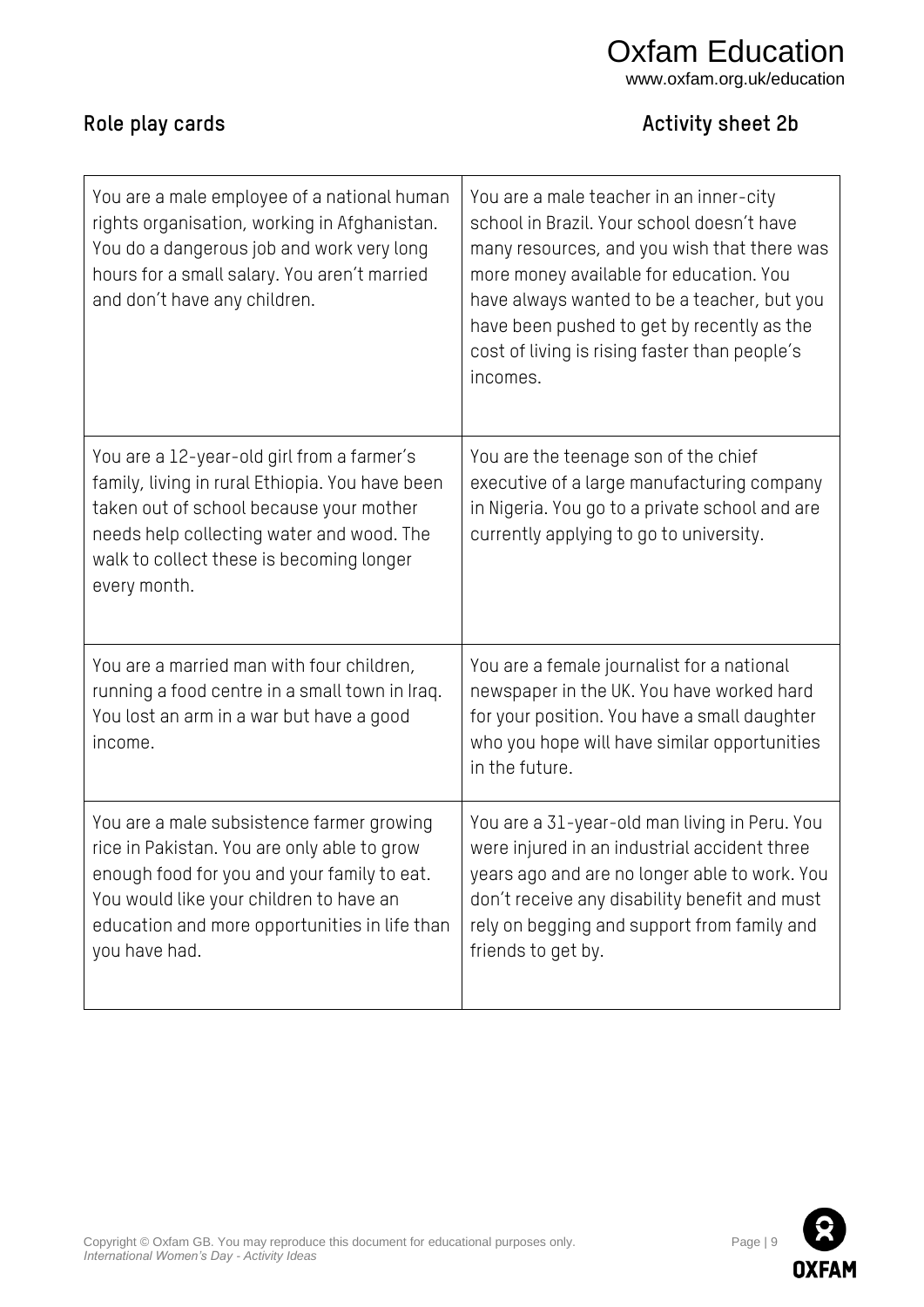Oxfam Education www.oxfam.org.uk/education